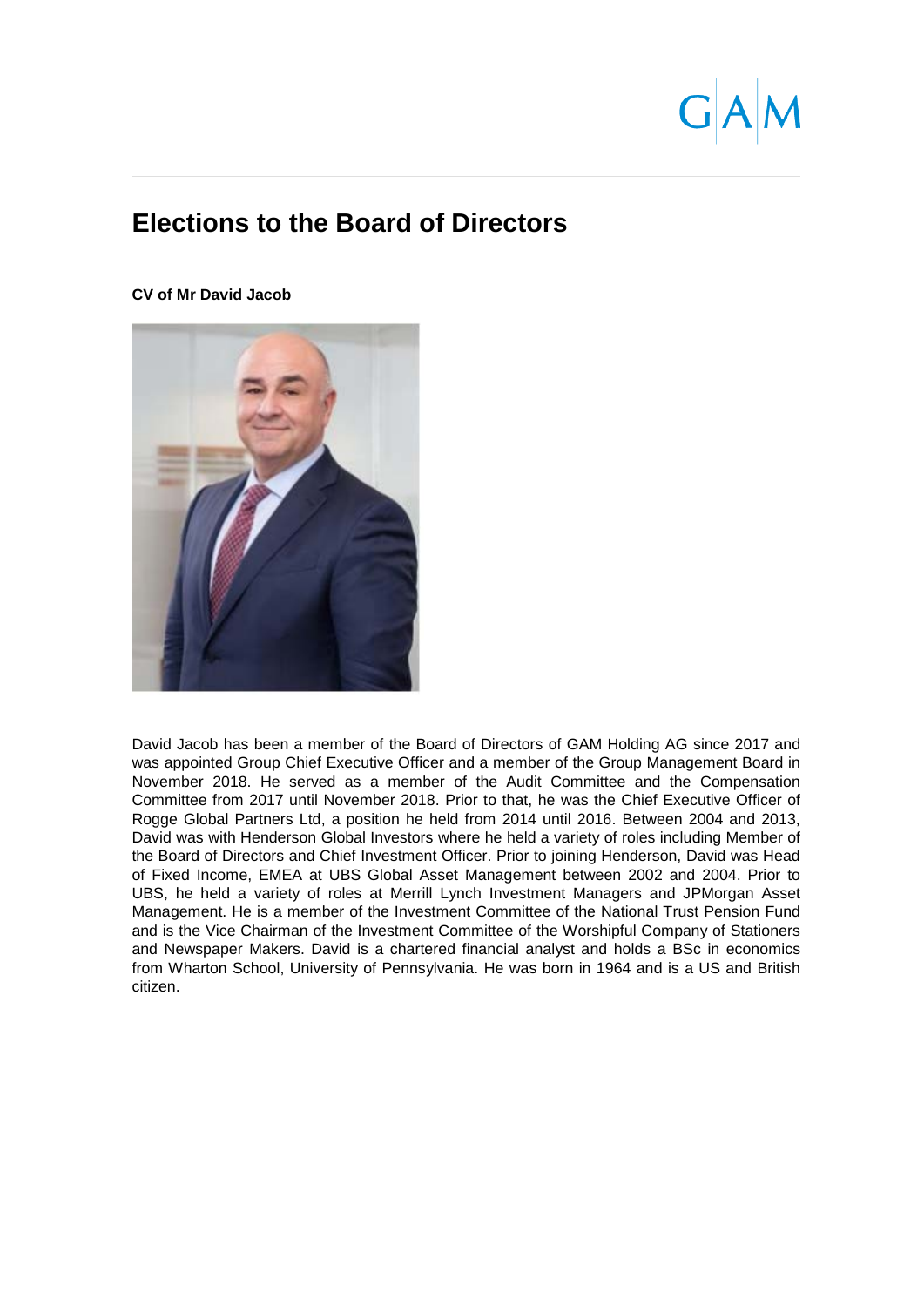# **CV of Ms Katia Coudray**



Katia Coudray is the former CEO of Syz Asset Management, a position she held from 2015 to 2018. Prior to that, she was Head of Investment and Head of Product Development at Syz Group. Before joining Syz in 2011, Katia was Head of Multi-Management and Innovation Platform at Union Bancaire Privée (UBP) for ten years. From 1998 to 2001 she was Lead Equity Fund Manager as well as Head of the Fund Division at Banque Edouard Constant SA. Katia holds a BA in Economics, Finance and Accounting from the School of Management in Fribourg, Switzerland and is a Certified International Investment Analyst (CIIA) holder. She was born in 1969 and is a Swiss citizen.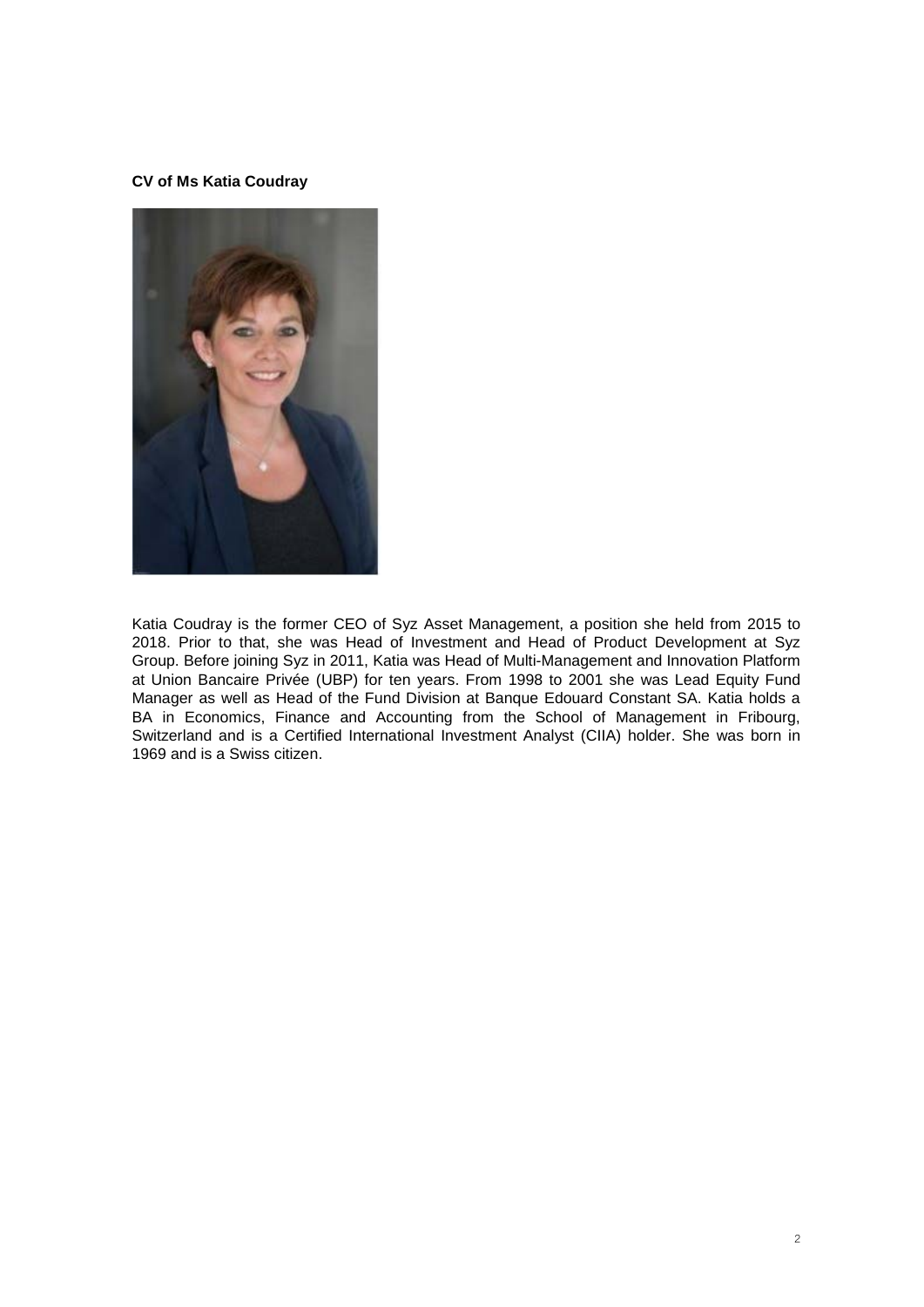# **CV of Ms Jacqui Irvine**



Jacqui Irvine is the former Group General Counsel and Company Secretary of Janus Henderson Group plc. Before the merger of Janus Capital Group and Henderson Group in 2017 she was General Counsel and Company Secretary at Henderson Group plc. Prior to that, she was Head of Legal at Henderson Global Investors between 2009 and 2011, having joined the company 1996 and qualifying as a solicitor in 2000. Jacqui holds a BA in Law and Psychology from the University of the Witwatersrand in Johannesburg, South Africa as well as a Post- Graduate Diploma in Law from the University of the West of England in Bristol, UK and a Post- Graduate Diploma in Legal Practice from the College of Law in London, UK. She was born in 1972 and is a UK citizen.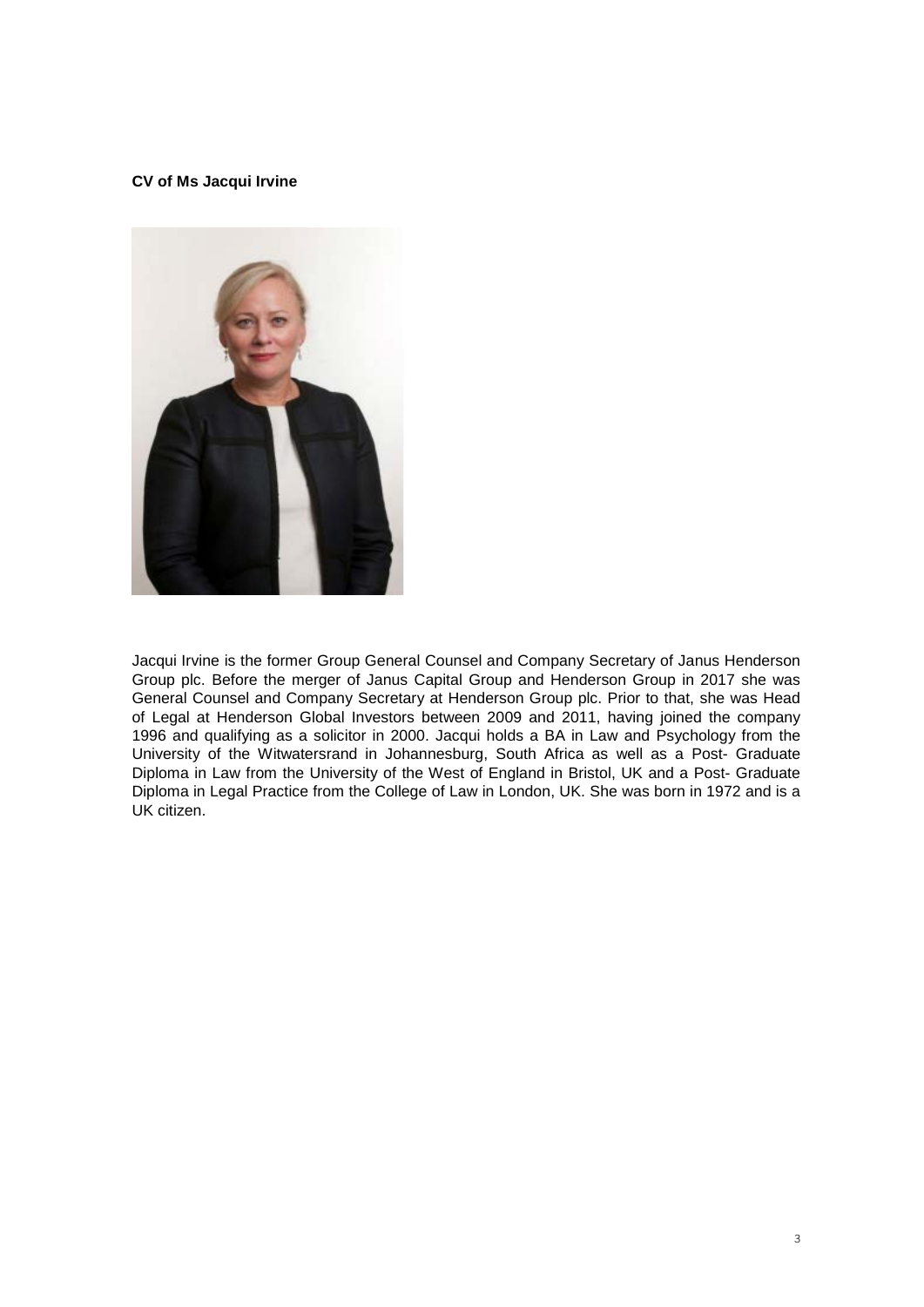# **CV of Ms Monika Machon**



Monika Machon was a Senior Vice President and Treasurer at AIG from 2013 until her retirement in 2016. She joined AIG in 1998 and held various positions within the group including Chief Investment Officer as well as CEO and later Chairperson, of AIG Investments Europe Limited. Prior to joining AIG, Monika held various banking and investment positions at Barclays, Providian/Capital Holding, Northwestern Mutual and Indiana National Bank. Monika is a board member of the Tanenbaum Center for Interreligious Understanding. She holds an MBA in Finance from Indiana University and a Juris Doctor from Indiana University School of Law, and is a CFA Charterholder. She was born in 1960 and is a German and UK citizen.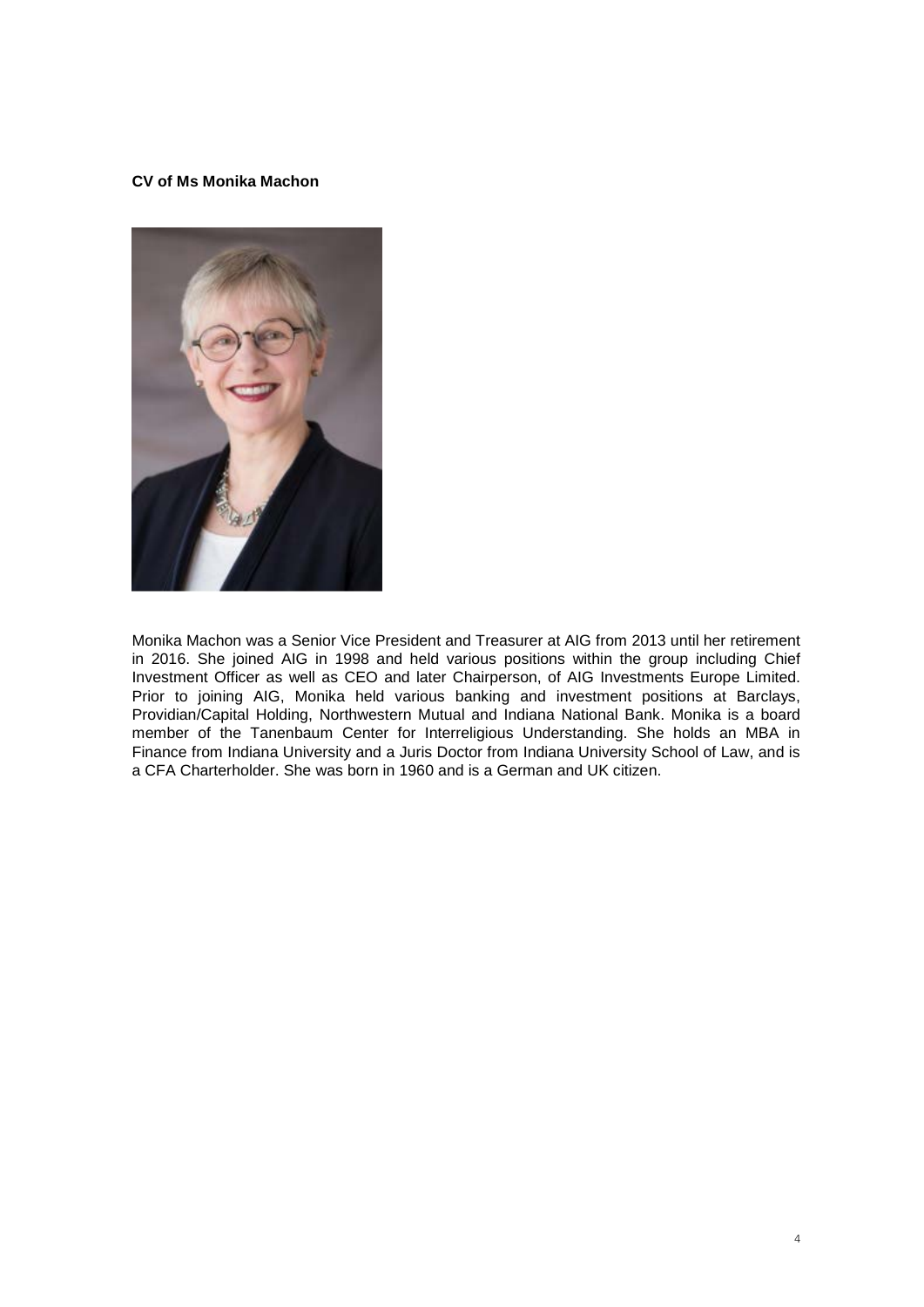#### **CV of Mr Benjamin Meuli**



Benjamin Meuli has been a member of the Board of Directors of GAM Holding AG since 2016. He has served as a member of the Compensation Committee since November 2018, the Regulatory Oversight Committee since October 2018 and the Audit Committee (since 2016), the latter being under his chair since 2017. Benjamin was the Chief Investment Officer at XL Group, a position he held from 2015 until his retirement in 2016. Between 2009 and 2015, he was Chief Financial Officer and member of the Group Executive Committee and the Board of Directors of Catlin Group Ltd., where he was also responsible for the company's investment portfolio. Benjamin was the Chief Investment Officer and a member of the Executive Board at Swiss Re between 2004 and 2008. Prior to joining Swiss Re, he was a managing director at Morgan Stanley with responsibility for coverage of large multinational insurance groups with a particular focus on asset and liability management. He started his career at JPMorgan, where he spent 20 years in a variety of roles, mostly in capital markets and investment banking. Benjamin holds an MA in politics, philosophy and economics from Worcester College, Oxford, and an MSc in agricultural economics from Oxford University. He was born in 1956 and is a Swiss and British citizen.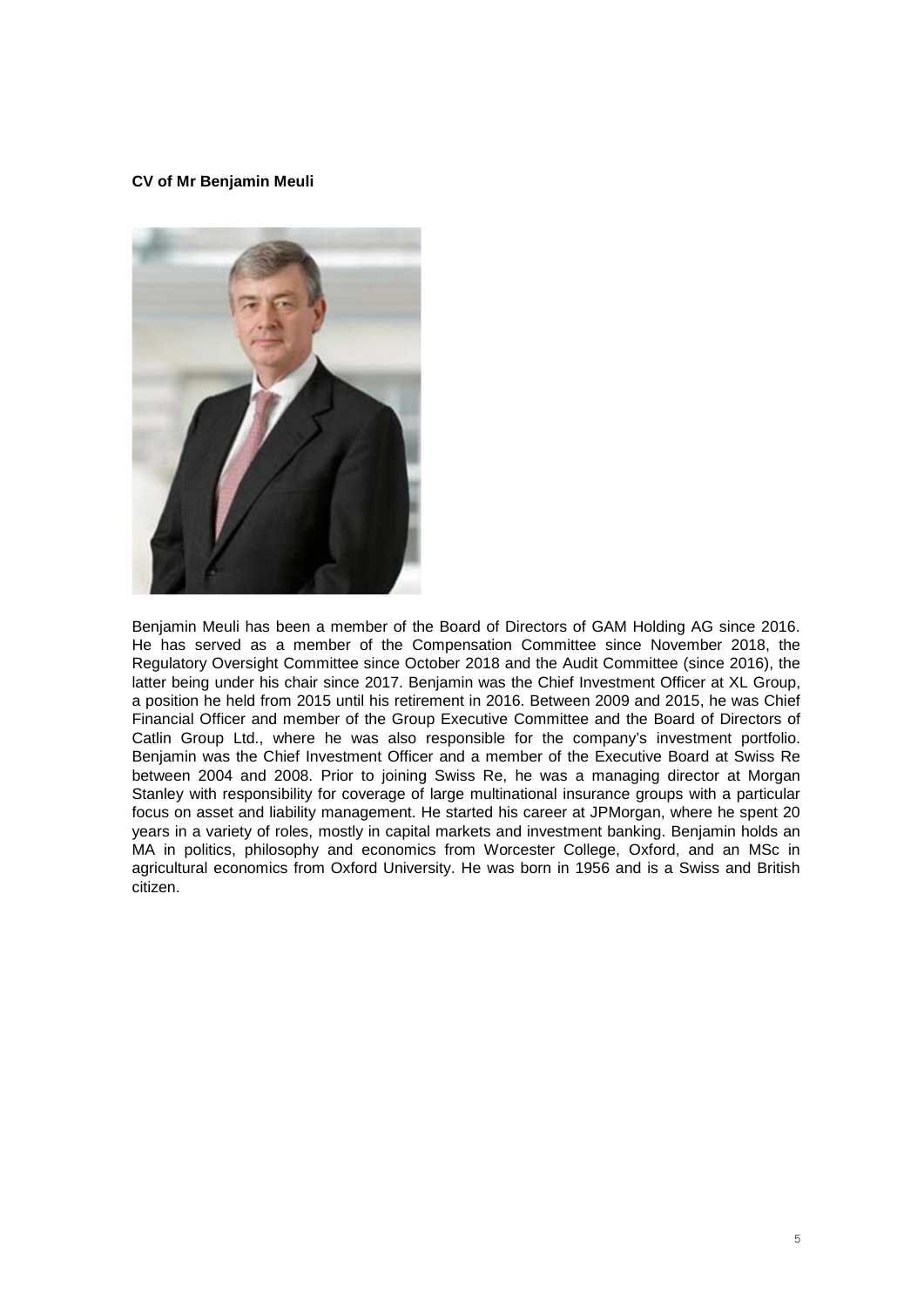#### **CV of Ms Nancy Mistretta**



Nancy Mistretta has been a member of the Board of Directors of GAM Holding AG since 2016. She has served as a member of the Governance and Nomination Committee and the Compensation Committee (since 2016), the latter being under her chair since 2017. Nancy is a former partner of Russell Reynolds Associates, an executive search firm, where she worked from 2005 until 2009. Prior to joining Russell Reynolds, Nancy was with JPMorgan Chase and its heritage institutions for 29 years and served as a managing director in investment banking from 1991 to 2005. Nancy is a director of Scotts Miracle-Gro, where she currently chairs the Audit Committee and is a member of the Finance Committee. She is also a director of the North American Holding Company of HSBC, where she chairs the Nomination and Governance Committee and serves on the Audit Committee and the Risk Committee. Nancy holds a BA in psychology from the Smith College. She was born in 1954 and is a US citizen.